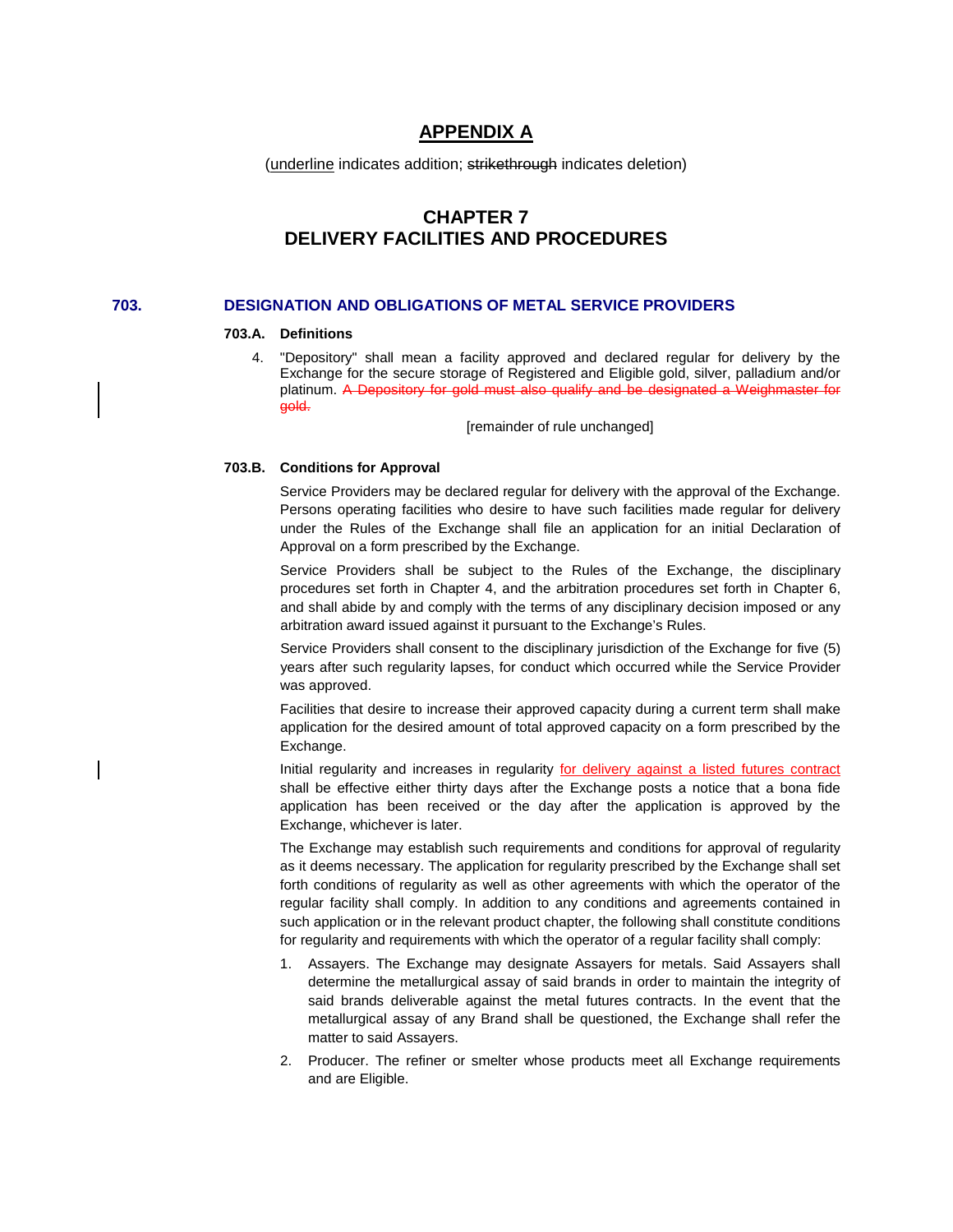- 3. Carriers. Each Carrier shall provide for the secure transportation of gold, platinum and palladium and shall maintain a chain of integrity for each such metal, as described in the applicable metals futures product rule chapter.
- 4. Weighmaster. Metals shall be weighed only by Weighmasters designated by the Exchange.
- 5. Facilities.
- a. Insurance. No Depository or Warehouse shall be declared regular for the storage of a metal unless it has in force and effect all-risk insurance against loss of the metal in such amount, issued by such insurance companies, and upon such terms and conditions as are satisfactory to the Exchange. No Shed shall be declared regular for the storage of aluminum unless it has in force and effect warehouseman's legal liability insurance issued by such insurance companies and upon such terms and conditions as are satisfactory to the Exchange

All policies evidencing such Facility insurance shall provide for at least ninety (90) days prior written notice, to the Exchange, of cancellation, change in the policy terms and/or premiums. The continued maintenance of such Facility insurance shall be a condition to the continued declaration of regularity. On an annual basis, all Facilities shall provide to the Exchange documents sufficient to satisfy the Exchange that the required insurance is in full force and effect.

- b. Financial Assurance. Facilities shall provide such guarantees, bonds or other financial instruments to the Exchange as may be required to guaranty the performance of its obligations pursuant to these Rules and any conditions set forth in the conditions for approval.
- c. Reporting of Stocks. All information pursuant to this section shall be transmitted no later than 2:00 p.m., on the business day following the day on which the Facility comes into possession of relevant information. In addition to containing all relevant information for the preceding business day, notifications pursuant to this section sent by 2:00 p.m. on a Tuesday shall include all relevant information for the last business day as well as the Saturday and Sunday immediately preceding the Tuesday on which the notification is made.

In addition, on a daily basis, the Facility shall provide, in an Exchange approved format, the following information regarding its stocks:

- 1. The total quantity of Registered metal stored at the Facility.
- 2. The total quantity of Eligible metal stored at the Facility.
- 3. The quantity of Eligible metal and Registered metal received and shipped from the Facility.

The Facility shall immediately notify the Exchange in writing if the Facility does not have space available for the storage of metal.

- d. Annual Inventory Audit. Each Facility, at its sole cost and expense, shall have conducted by an independent auditor an annual audit which shall be in compliance with the procedures established by the Exchange. Each audit report shall be filed with the Exchange within thirty days of the date of the completion of the audit.
- e. Recordkeeping. Facilities shall make such reports, keep such records, and permit such visitation as the Exchange and/or the CFTC may prescribe. Such books and records shall be kept for a period of five (5) years from the date thereof or for a longer period if the Exchange and/or the CFTC shall so direct, and such books, records and Facilities shall be open at all times to inspection by any representative of the Exchange, the CFTC or the U.S. Department of Justice.
- f. Financial Statements. Financial statements must be audited in accordance with U.S. Generally Accepted Accounting Principles or other international financial standards as deemed acceptable by the Exchange. On an annual basis, the Facility shall provide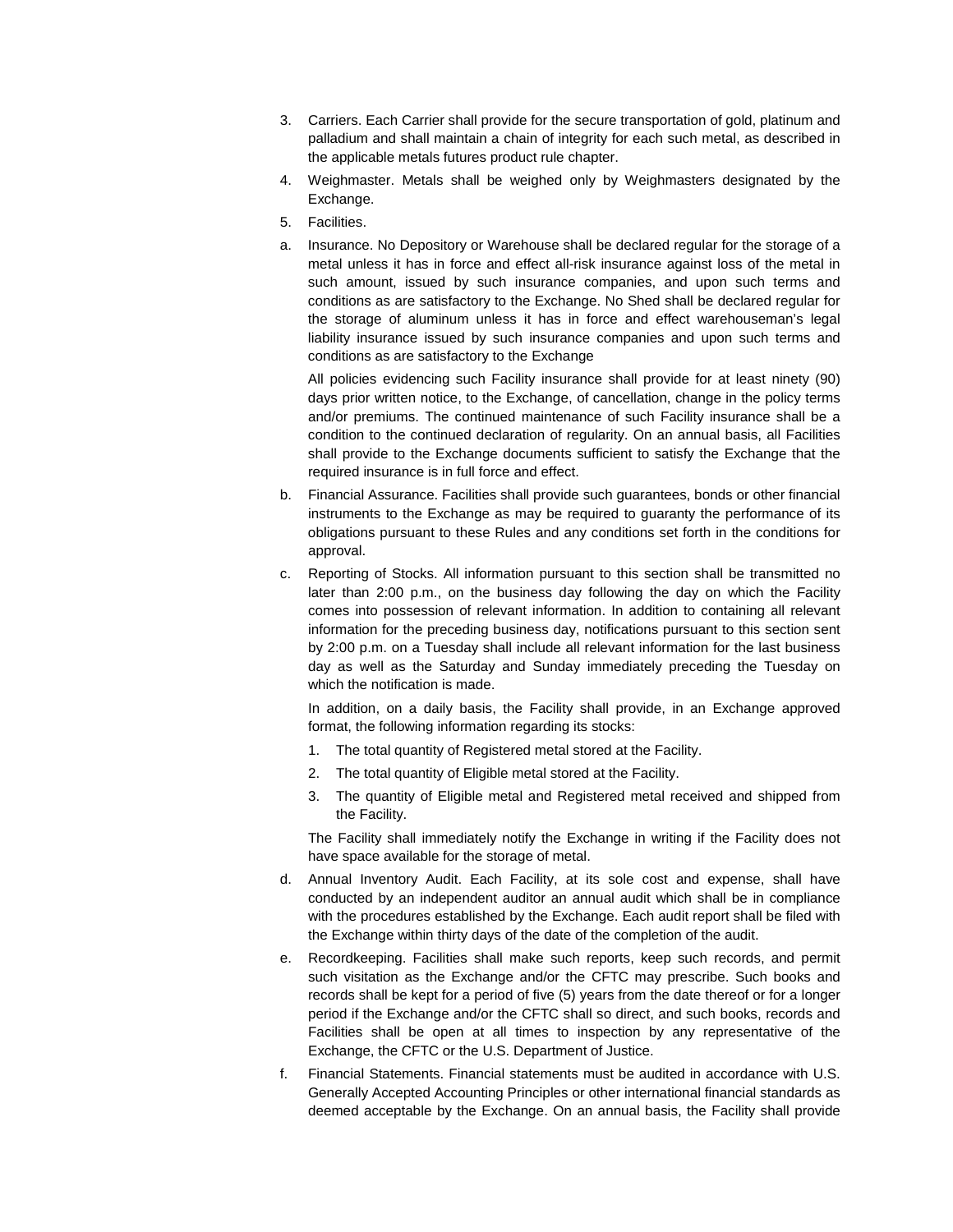the Exchange with copies of audited financial statements of the Facility, and its parent company (as applicable), as the audited financial statements become available. Additionally, the Facility must provide the Exchange with notice of any substantial reduction in capital as compared to the most recent filing of a financial report.

- g. Inspection. The Facility shall permit the Exchange, at any time, to examine any and all books and records of the Facility, for the purpose of ascertaining the stocks relating to metal which may be on hand. The Exchange shall have the authority to determine the quantity of metal in the Facility and to compare the books and records of the Facility with the records of the Exchange.
- h. Confidentiality. All officers, directors, employees and agents of a Facility shall be prohibited from revealing any information regarding customers who have dealings with the Facility or regarding metal deposits or withdrawals to any persons or firms except as permitted by the Exchange.

In the event the Facility or any of its respective parent, subsidiaries or affiliates, engage in any trading activity, whether directly or indirectly, in the metals contract(s) for which the Facility has received approval for regularity, the Facility shall institute such controls as the Exchange, at its discretion, deems necessary to protect the confidentiality of the users of the Facility.

- Conveyance. Depositories for gold, platinum and palladium must be accessible by armored car. Warehouses must have direct unobstructed access to both a truck bay and rail. Sheds must have direct unobstructed access to a truck bay and/or rail.
- A Depository for gold must qualify and be designated a Weighmaster for gold. A Depository for gold must be located within a 150-mile radius of the City of New York.
- A Shed must qualify and be designated a Weighmaster for aluminum.
- **L.** The Facility shall not engage in unethical or inequitable practices, and shall comply with all applicable Federal, State and local laws and regulations and the Rules of the Exchange.
- $m<sub>i</sub>$ . The Facility shall promptly advise the Exchange of any damage to metal held in store by it, whenever such damage shall occur to an extent that will render the metal undeliverable.
- $n<sub>k</sub>$ . The Facility is not required to own the storage facility and may lease the storage facility from the owner upon such terms and conditions as are satisfactory to the Exchange. The Facility may also enter into a service arrangement pursuant to which an agent or contractor performs the daily operations of the storage facility upon such terms and conditions as are satisfactory to the Exchange. The Facility shall be responsible for the conduct of its agents or contractors.

The Service Provider shall immediately notify the Exchange, in writing of any actual change in control or ownership.

The Service Provider represents and warrants that all of the information in its application for regularity is accurate. The Service Provider agrees that it has a continuing obligation to promptly notify the Exchange of any change in the information contained therein.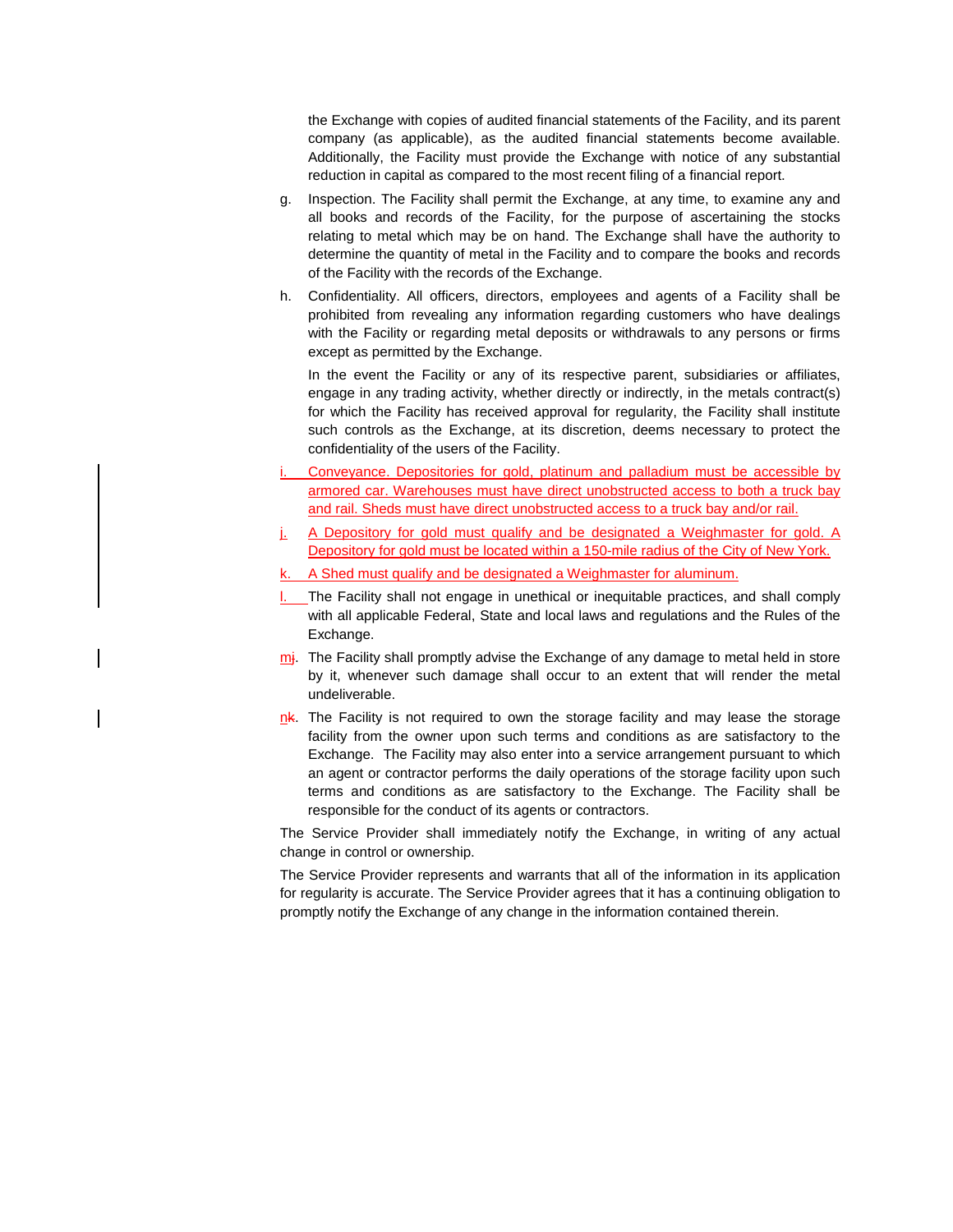The Exchange, in its sole discretion, may determine not to approve facilities for regularity, or for increases in regular capacity of existing regular Facilities, regardless of whether such Facilities meet the preceding requirements and conditions. Some factors that the Exchange may, but is not required to, consider in exercising its discretion include, among others, whether warrants issued by such Facilities, if tendered in satisfaction of futures contracts, might be expected to adversely affect the price discovery function of futures contracts or impair the efficacy of futures trading in the relevant market, or whether the currently regular capacity provides for an adequate deliverable supply.

#### **703.C. Load-Out**

The Facility represents and warrants that it shall schedule all shipments into or out of the Facility on a first-come, first served, non-discriminatory basis and that it shall not constrain or promote the movement of Registered metal and Eligible metal into or out of the Facility by:

- 1. Giving exceptional inducements or imposing unreasonable charges for depositing, storage or removal of metal into or out of the Facility; or
- 2. Taking or failing to take any action that affects a customer's ability to schedule the delivery or removal of metal from the Facility.
- 3.a. Depository or Warehouse. In the event that a Depository or a Warehouse, as applicable, has not permitted the withdrawal of Registered metal by a Warrant holder within five (5) business days after such instructions for a cancellation of a Warrant for load out haves been tendered to the Depository or the Warehouse, as applicable (properly endorsed and all applicable storage-charges paid) then the Depository or the Warehouse, as applicable, shall immediately notify the Exchange, in writing, of the reason(s) for the delay. Upon receipt of such notification, the Exchange, at its discretion, may direct, in writing, the Depository or the Warehouse, as applicable, not to accept additional metal for deposit until the Exchange directs it to do otherwise.
- 3.b. Shed. In the event that a Shed has not permitted the withdrawal of Registered aluminum by a Warrant holder within twenty (20) business days after such Warrant has been tendered to the Shed (properly endorsed and all storage charges paid) or has not met the minimum daily load out requirement, then the Shed shall immediately notify the Exchange, in writing, of the reason(s) for the delay. Upon receipt of such notification, the Exchange, at its discretion, may direct, in writing, the Shed not to accept additional aluminum for deposit until the Exchange directs it to do otherwise.

If the Shed fails to comply with the aluminum delivery and load-out Rules as prescribed herein, the Shed shall not charge the Warrant holder for additional storage charges, provided, however, that the delay was not caused by the Warrant holder or the Warrant holder's agent.

While minimum quaranteed daily load out rates prescribed in Rule 703.C.3.b.i. below only apply to primary conveyance(s) at the Shed, at all times the Shed shall be required to meet a cumulative minimum guaranteed daily load out rate as prescribed in Rule 703.C.3.b.i. below for all pending load out orders, on a first-come, first-served, nondiscriminatory basis.

Load-Out Rate via Primary Conveyance: "Primary conveyance" shall mean the conveyance which shall be subject to the minimum guaranteed daily load out rate as prescribed in this subsection 703.C.3.b.i. contingent on any pending conveyance orders submitted prior to the primary conveyance order.

The Shed is required to ship out must be capable of shipping out of the Shed aluminum at a minimum guaranteed daily load out rate of 2% of total aluminum inventory, with a minimum daily load out rate of 1,000 metric tons, for each business day. Total aluminum inventory shall be defined as aluminum inventory (Registered and Eligible) as reported to the Exchange on the first business day of the month.

Alternate Load-Out Instructions via Alternate Conveyance: "Alternate conveyance" shall mean the conveyance which shall be subject to the minimum guaranteed daily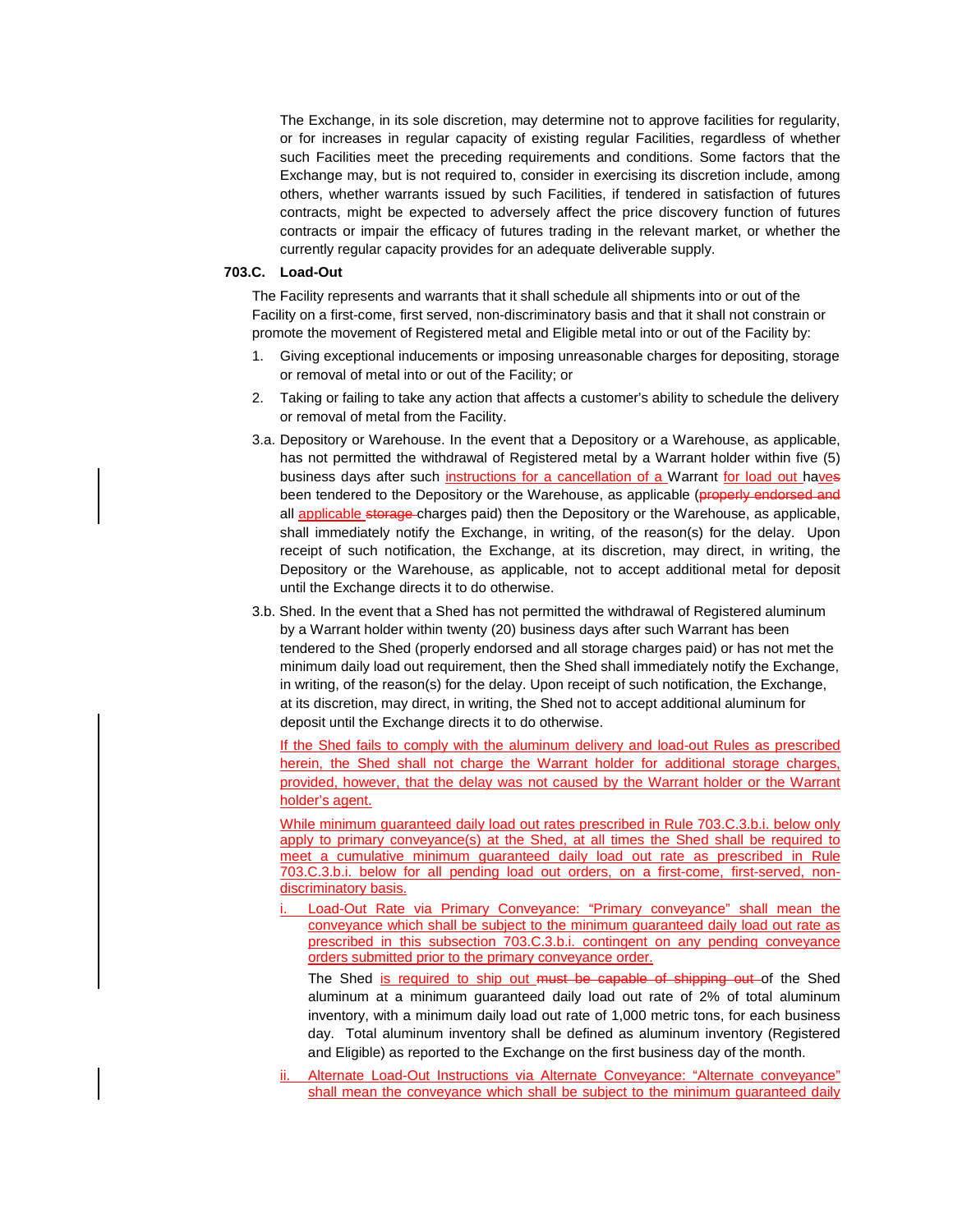load out rate as prescribed in this subsection 703.C.3.b.ii. contingent on any pending conveyance orders submitted prior to the alternate conveyance order.

A party may elect to load out at the Shed by an alternate conveyance, if available. In electing an alternate conveyance, the minimum guaranteed daily load out rate for the alternate conveyance as published under the Interpretations & Special Notices Related to Chapter 7 shall apply absent any pending conveyance orders submitted prior to the alternate conveyance order.

If the Shed fails to comply with the aluminum delivery and Load-Out Rules as prescribed above, the Shed shall not charge the Warrant holder for additional storage charges, provided, however, that the delay was not caused by the Warrant holder or the Warrant holder's agent.

4. Failure to comply with the load- out requirements as prescribed in this Rule 703.C. may subject a Facility to Exchange disciplinary action.

[remainder of rule unchanged]

## **705. METAL WARRANTS**

#### **705.A. Existing Paper Warrants Issued by Facilities**

Paper warrants issued by Facilities are not acceptable for delivery against the respective metal futures contracts. Paper warrants must be converted to electronic Warrants for Exchange delivery.

#### **705.B. Procedures for the Issuance of Warrants**

All Warrants issued by a Facility must be issued in the name of the clearing member and must be in a format approved by the Exchange. Warrants shall be lettered or numbered consecutively by each Facility and no two Warrants for the same metal shall bear an identical combination of letters and/or numbers. If letters are used, they must not exceed three (3) characters and if used in combination with numbers, they must precede the numbers. The numbers must not exceed 7 digits.

- 1. Within three (3) business days from receipt of any metal at a Facility, the Facility must (a) determine such metal's Eligibility, (b) advise the owner if the metal is determined to be not Eligible, and (c) if requested by the owner and provided the metal meets the contract specifications, issue a Warrant. In addition, upon receipt of the 100 troy ounce gold bar by the Depository for delivery against the Gold futures contract, the Depository shall weigh each 100 troy ounce gold bar in the lot measured to 1/100 of a troy ounce (two decimal points). In accomplishing such measurement, each bar shall be weighed to the nearest 1/1000 of a troy ounce (three decimal points); weights of 4/1000 of a troy ounce or less shall be rounded down to the nearest 1/100 of a troy ounce and weights of 5/1000 of a troy ounce or more shall be rounded up to the nearest 1/100 of a troy ounce. If, due to capacity limitations or for any other reason, a Facility is unable to meet such requirements, the Facility shall notify the Exchange immediately and shall describe the reason(s) for such delay.
- 2. In issuing a Warrant, Facility shall be responsible for (a) verifying that the metal meets all of the specifications for the product in accordance with the product's terms and conditions as stated in the Exchange Rules, (b) verifying that the metal is of an approved Brand, and (c) entering all applicable information into the electronic delivery system.
- 3. A Warrant shall be an electronic document, that is a transferable record under Article 3 of the UCC, and a document of title under Article 7 of the UCC, in a form approved by the Exchange and issued in compliance with this Rule, and shall be supported by such paper or other tangible documents as specified in this Rule. The Facility shall enter in the electronic delivery system a reference to each paper or other tangible document(s) that is related to the Warrant as specified in this Rule.
- 4. Warrants shall not be issued for more than or less than one contract unit. Each contract unit shall be delivered from a single Facility. A Warrant issued for aluminum shall be from a single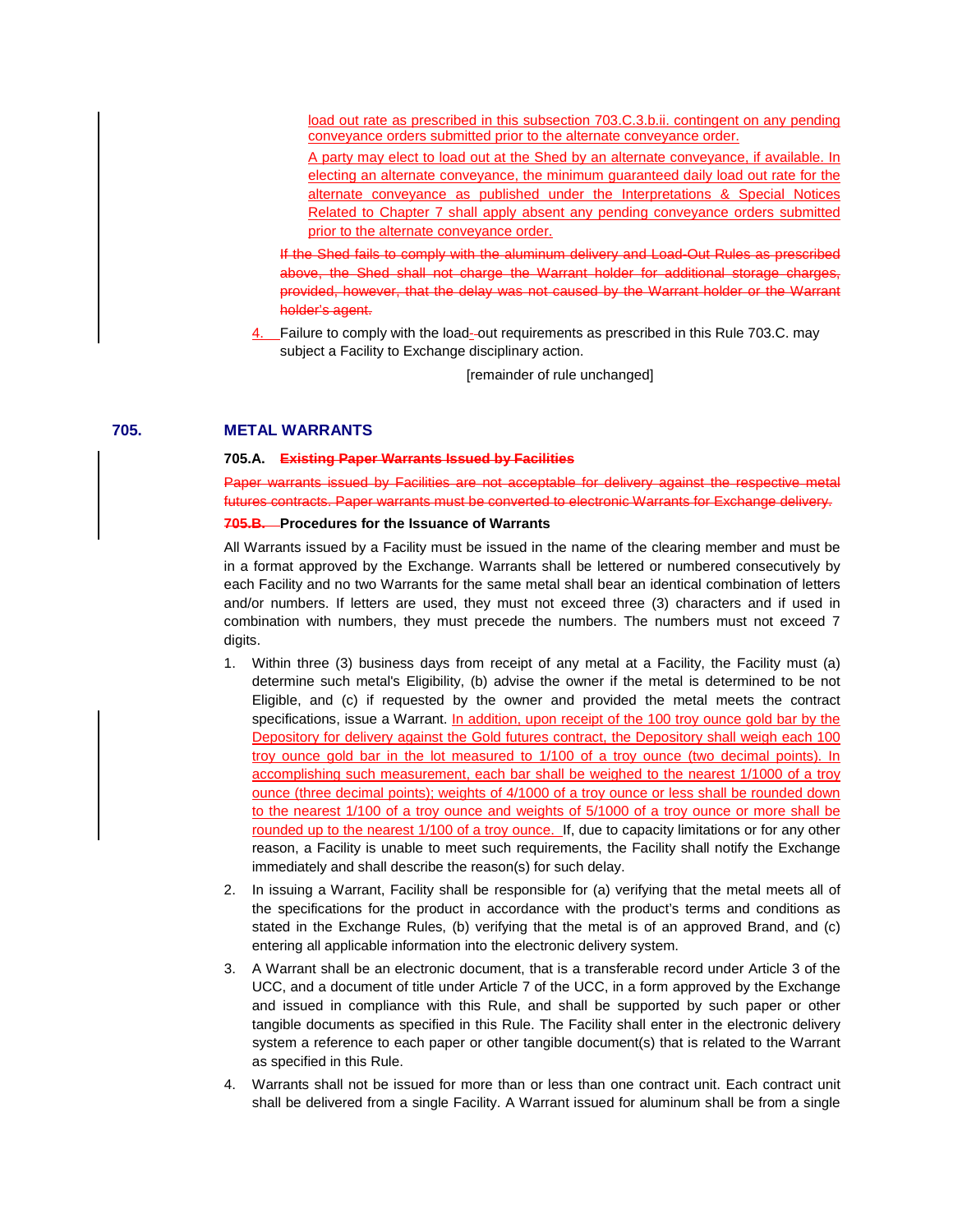Brand and shall be made up exclusively of the deliverable grades in one of the three shapes as prescribed in the Aluminum futures contract Rules. A Warrant issued for copper shall be from a single Brand. A Warrant may be issued for gold, silver, platinum or palladium that comingles Brands, provided such co-mingled Brands are stored within the same Facility.

- 5. A Warrant shall be of unlimited duration and remain valid until cancelled by the Facility that issued it.
- 6. The Facility shall be solely responsible for insuring that no duplicate Warrants are issued, printed or released by it.
- 7. In the event that any paper or other tangible document that supports a Warrant has been damaged, lost, stolen or destroyed, Facility shall issue a replacement document upon completion of its procedures for the replacement thereof.

#### **705.CB. Procedures for the Cancellation of Warrants**

A Warrant may be cancelled only by the Facility that issued it and only upon endorsement from the clearing member to such Facility in accordance with these Rules.

Upon request to the clearing member by the owner of the metal for delivery of a metal, the clearing member shall endorse in the electronic delivery system with delivery instructions ("the account of") and shall, upon request by the owner, issue to the owner a physical confirmation of such endorsement.

A Facility shall have and maintain in fireproof secure document storage until five (5) years following cancellation of the applicable Warrant, any documentation associated with such cancelled Warrant as required by the metal futures contract.

### **708. NEW YORK HARBOR ULSD AND RBOB GASOLINE DELIVERY TERMINALS**

#### **708.A. Conditions for Approval**

New York Harbor ULSD and RBOB Gasoline terminals may be declared regular for delivery with the approval of the Exchange. Persons operating terminals who desire to have such terminals made regular for delivery under the Rules of the Exchange shall make application for an initial Declaration of Regularity on a form prescribed by the Exchange.

Initial regularity and increases in regularity Regularity for delivery against a listed futures contract shall be effective either thirty days after the Exchange posts a notice that a bona fide application has been received or the day after the application is approved by the Exchange, whichever is later. [remainder of rule unchanged]

## **709. ILLINOIS BASIN COAL DELIVERY TERMINALS**

#### **709.A. Conditions for Approval**

Illinois Basin coal terminals may be declared regular for delivery with the approval of the Exchange. Persons operating terminals who desire to have such terminals made regular for delivery under the Rules of the Exchange shall make application for an initial Declaration of Regularity on a form prescribed by the Exchange.

Initial regularity and increases in regularity Regularity for delivery against a listed futures contract shall be effective either thirty days after the Exchange posts a notice that a bona fide application has been received or the day after the application is approved by the Exchange, whichever is later.

[remainder of rule unchanged]

## **719. INITIAL REGULARITY FOR DELIVERY AGAINST A NEW FUTURES CONTRACT**

Initial regularity for delivery against a new futures contract concurrent with the listing of such new futures contract shall be effective either fifteen days after the Exchange posts a notice that a bona fide application has been received or the day after the application is approved by the Exchange, whichever is later.